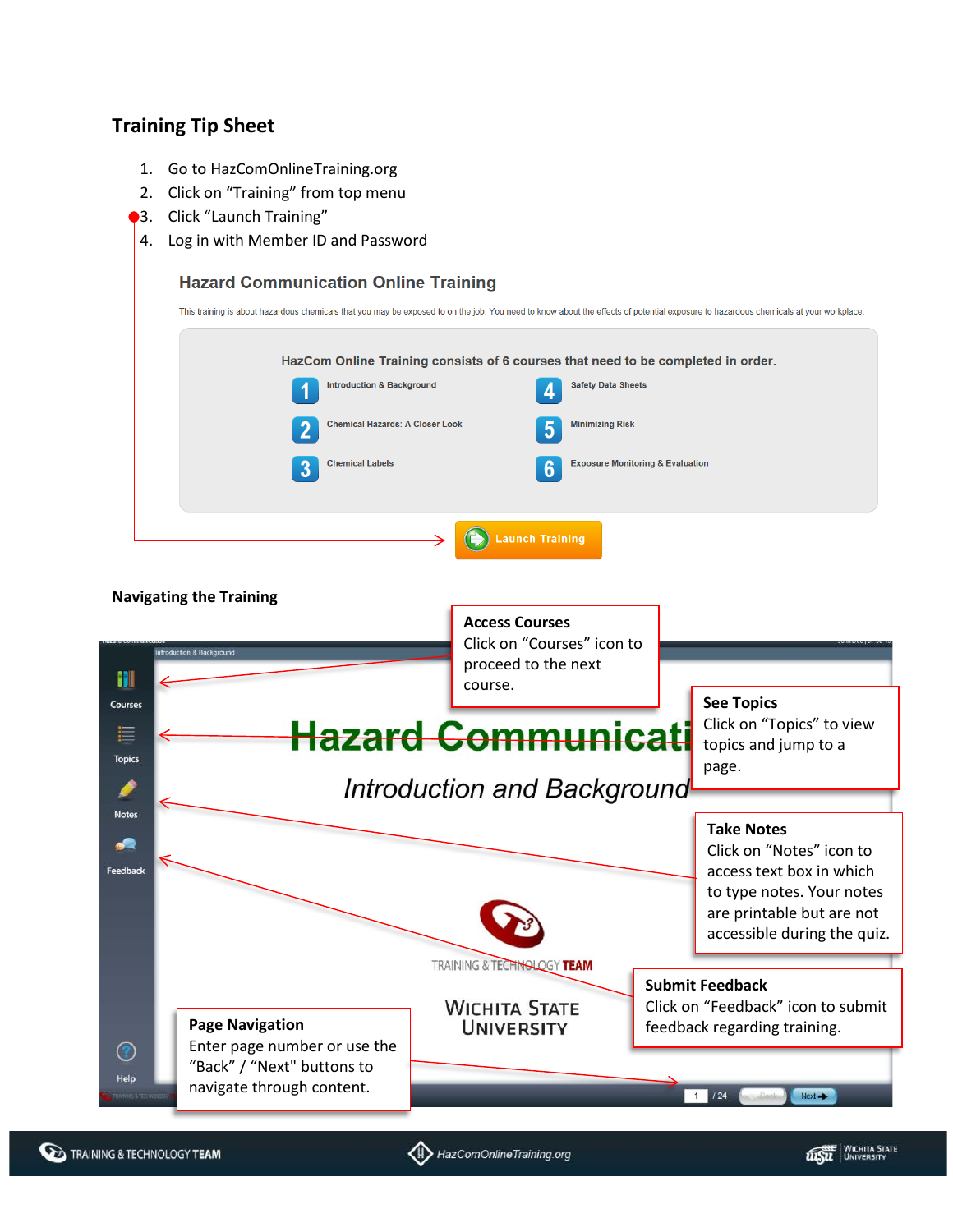## **Post Quiz**

- The post quiz button automatically appears on the last page of each course.
- Click the Post Quiz button to begin the quiz.
- Once you start the Post Quiz, you cannot save your progress and return.

H Course You are now ready for the post quiz. **Topics** ◢ You must pass the post quiz (80% correct) in order to complete this course. Note: Click on the the "post quiz" button below. ,a After completing the quiz: **Feedb** click on the "Courses" icon in the left-hand side of your screen to launch the next course.  $\odot$ Help  $24$  / 24  $\overline{\phantom{a}}$  Back

You will receive immediate feedback if questions are answered correctly / incorrectly.



You will receive immediate pass / fail results after answering the last quiz question.

Once you have completed a quiz, access the next course through the Courses icon in the upper left part of your screen.